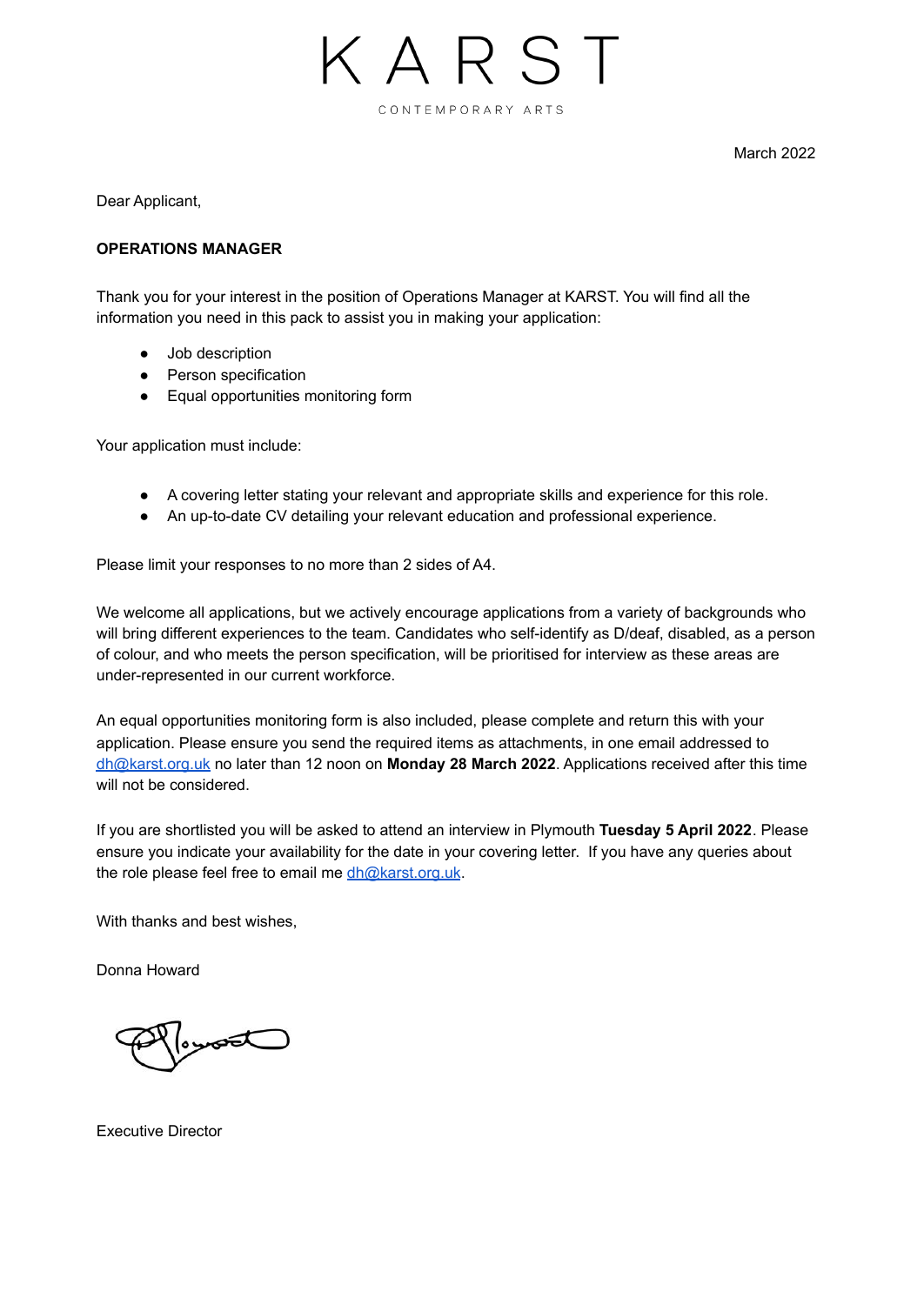## **OVERVIEW OF ORGANISATION**

Located in Plymouth, KARST is a leading cutting edge contemporary art space with an international reputation for innovative and ambitious creative programming.

KARST is a National Portfolio Organisation funded by Arts Council England. It is the largest independent contemporary art venue in Plymouth, comprising a free public gallery space and artists' studios. KARST was co-founded in 2012 and is located in the industrial Millbay area of the city, which is among the 10% most deprived wards in the UK. KARST is a test-bed for experimentation across art forms, and attracts diverse audiences through cutting edge group exhibitions, screenings, music events, and performances. As a charitable organisation, KARST focuses on working in partnership with artist groups, cultural organisations and the creative sector through curated exhibitions, events and critical dialogue, to support international cultural growth within the South West and beyond.

KARST is an Arts Council NPO and a selected venue for British Art Show 9, which is coming to Plymouth in October 2022. As an ambitious, forward-thinking organisation, and as part of our Unlocking Creative Space project, we are seeking an ambitious manager with the vision to help shape and direct the future operational direction of KARST.

# **ROLE SPECIFICATION**

KARST is seeking a highly organised, ambitious and dynamic Operations Manager to direct a collaborative, diverse and effective working environment, across the organisation.

The role requires a team player with excellent communication skills and managerial experience to direct and coordinate KARST operations.

Working with the Executive Director and reporting to the Head of Programme, the Operations Manager will be responsible for managing the smooth delivery of KARST operations, through the development and implementation of organisational wide policies, goals and objectives to ensure an efficient working environment.

# **JOB DESCRIPTION**

## **Primary Objectives**

- 1. Develop objectives and set operational goals to augment the efficiency of KARST operations.
- 2. Provide support to the Executive Director to develop future creative and business strategies, and support delivery against these.
- 3. Provide support to the Head of Programme to deliver the core programme delivery on time, on budget and to the highest standard.

# **Key Accountabilities**

- Manage, implement and review appropriate operational systems, processes, policies and contracts.
- Create and maintain a positive, safe, productive, collaborative and inclusive working environment.
- Work with the Executive Director to develop operational objectives and goals.
- Work with the Head of Programme to effectively manage creative programme logistics.
- Lead and manage programme monitoring, evaluation and reporting.
- Identify opportunities to attract and secure additional external funding.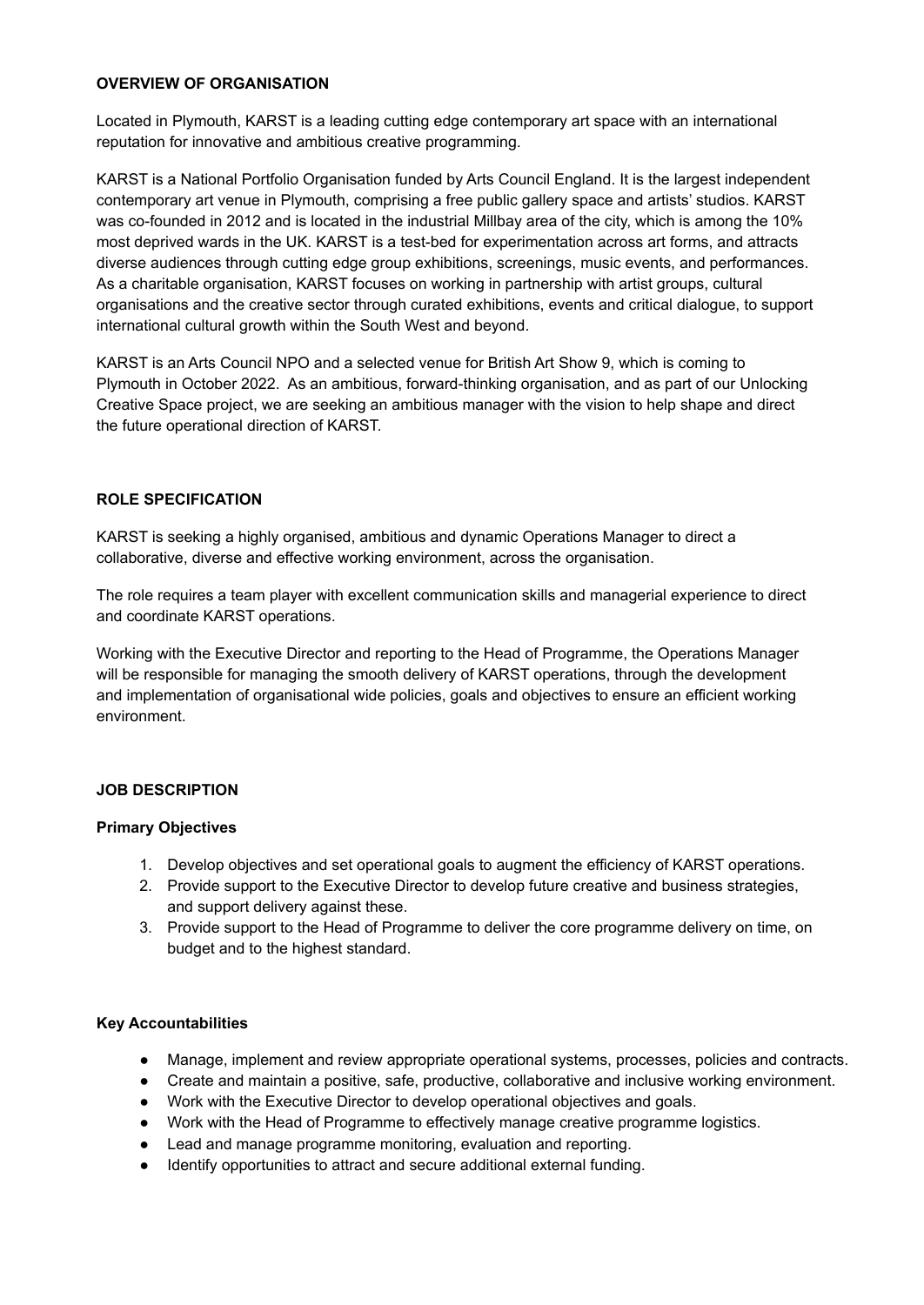- Manage evaluation and reporting to funders and stakeholders.
- Manage the day to day operational budget and financial systems for KARST.
- Line manage the Administrator.
- Attend and contribute to events, private views, team and programme meetings.
- Contribute to report writing and grant applications as required.
- Provide the highest level of service to both internal and external people, and to actively promote equality and inclusivity.

### **Liaison and Support**

● Ensure appropriate levels of information and support for artists, curators and partner organisations throughout their time working with KARST.

#### **Networking and Public Profile**

● Develop and maintain relationships with relevant arts and cultural sector organisations locally and nationally.

#### **General**

• Be a proactive and positive member of the KARST team by readily sharing ideas, information and experience on an on-going basis

## **PERSON SPECIFICATION**

#### **Essential**

- Demonstrated experience as Operations Manager or equivalent position
- Excellent experience of managing project logistics and budgets
- Excellent time and workload management skills
- Excellent written and oral communication skills
- A degree or higher academic qualification in a related subject
- Experience within fundraising
- Strong attention to detail
- Ability to work flexibly and under pressure
- Ability to work evenings and weekends
- Excellent IT skills

# **Desirable**

- A knowledge and understanding of the arts and cultural sector.
- Experience of audience development, engagement and outreach.